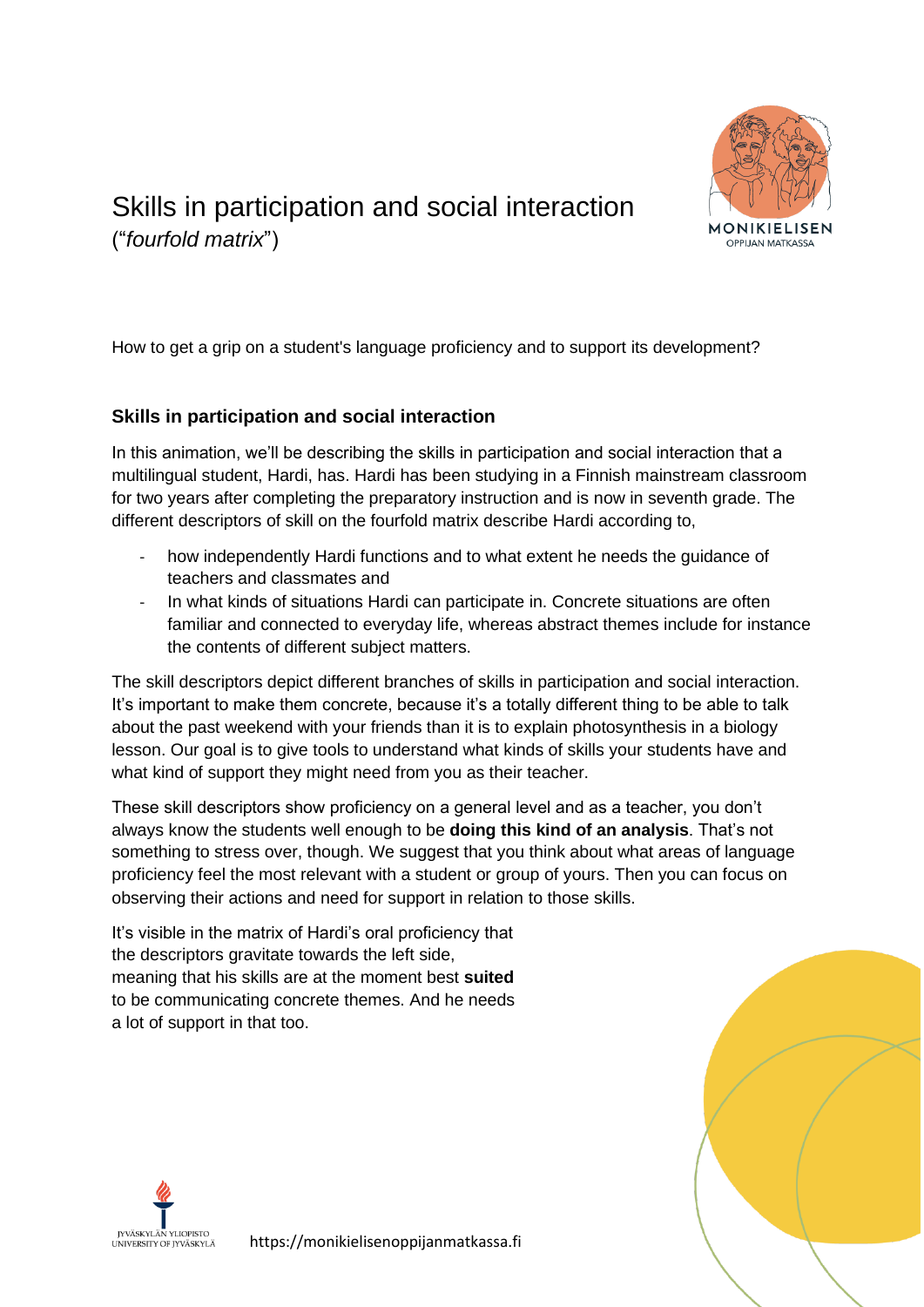Moving on, let's take a closer look at the skill profile. We'll start off with the functions that Hardi is able to handle independently.

- Hardi is able to talk about his experiences, opinions and past events quite independently already. Often, they concern concrete themes, but he can also express more abstract thoughts when the themes are meaningful to him and he's interested in them. He has things to say about the political situation of his former home country or the decisions made by referees in his favorite football teams' games.
- He gives clear instructions in concrete situations, such as in P.E. when playing a ball game, he might shout "Pass to the side!" or "Throw it to me!"
- Hardi expresses his needs and feelings in everyday life: "I'm hungry, I'm tired, I'm upset."
- He also has a creative outlook on language and makes analytical observations of it. Often, he plays with language, makes up words of his own and builds new phrases when he's not sure about an appropriate expression. He laughs at funny-sounding Finnish words and makes comparisons between them and Kurdish curse words that sound similar.
- In group situations, Hardi seems to be actively listening to others, even though he, at times, loses focus over the lessons.
- Obviously, he can express even more abstract themes when a teacher or a friend encourages him to draw or act things that are hard to verbalize.
- Although Hardi is so creative with language, he seems to need support and encouragement in using his first language as a resource, for instance an online translator or a dictionary of his first language has helped in many ways.
- Conflicts seem to be problematic for Hardi. In situations that are agitating or surprising enough, he might ask, for example, "why someone's bullying", but more often he evades these situations by walking away or staying silent. The teacher's support is extremely important here – sometimes it's a matter of linguistic difficulties but most often it's about him not believing that he could have an impact on the situation: whether he has the mental stamina to work through similar instances repeatedly or not or even that he's entitled to defend himself. Participation is usually not about the individual's skills themselves but about the means of the entire group or community to allow its members to take part and to interact.